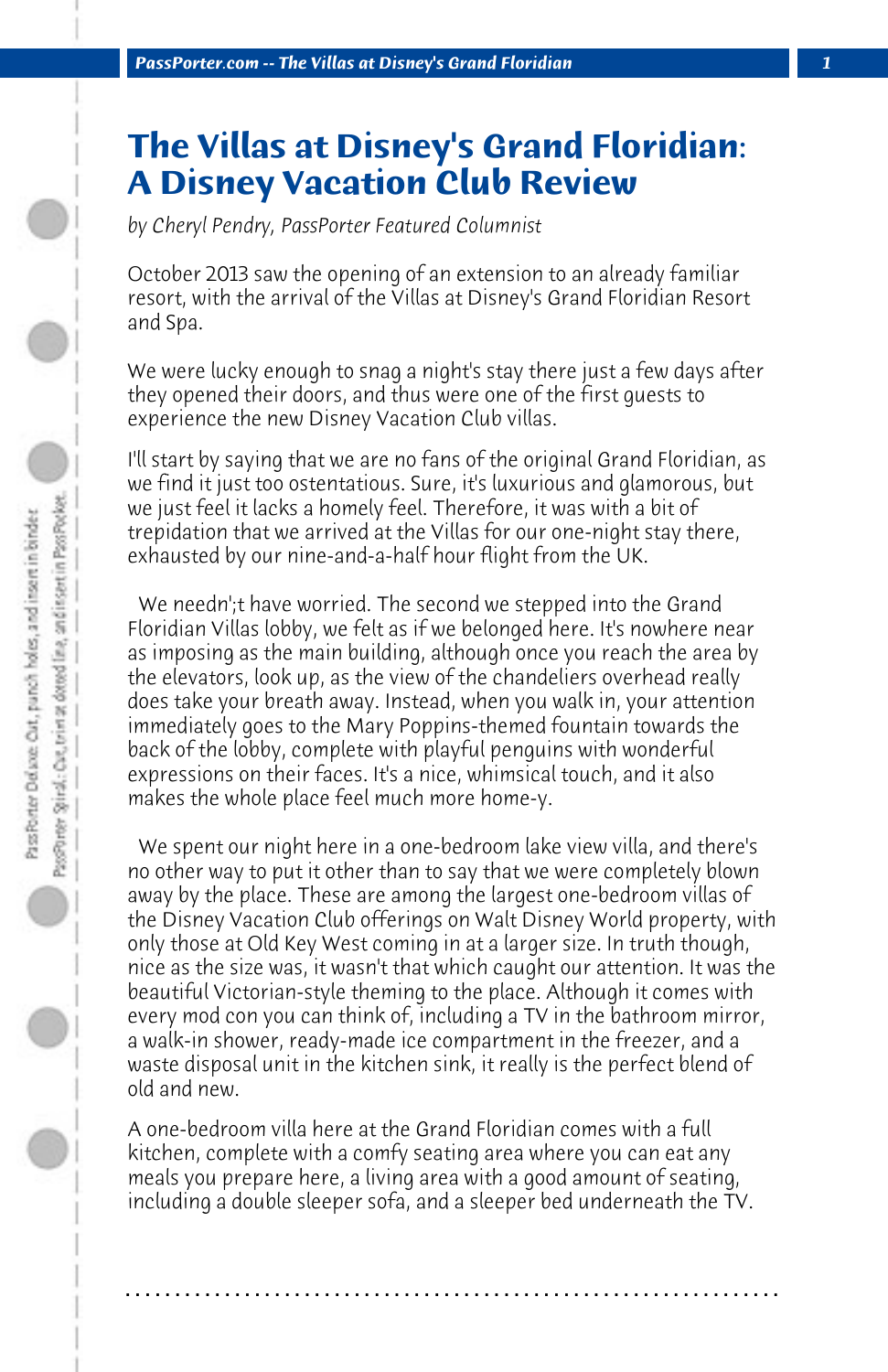The two-part bathroom is pretty spread out, with two sinks just as you enter, followed by the toilet, and then the massive walk-in shower. Through a door you'll find another sink, along with the Victorian-style freestanding bath tub. I was really excited to try this, as it's actually a Jacuzzi bath, but I was disappointed by it, compared to similar tubs at other Disney Vacation Club resorts. I found the jets to be quite harsh, and not located so that they can focus on tired areas of the body, such as your back and legs. We also had a slightly disturbing experience with the thing, where it came back on after we'd gone to bed! Not great when you're already jetlagged!

 The master bedroom is a lovely size, with a wonderfully comfortable bed and its own walk-in closet, which was a lovely surprise to find. Inside the closest is a Grand Floridian dressing gown, another nice surprise.

 We had a lovely view across Seven Seas Lagoon, and could see the rest of the Grand Floridian Villas, the neighboring Wedding Pavilion, and the Polynesian Resort. If we walked to one side of the balcony, we could even see the Contemporary far off to one side.

 Beautiful as the room and the lobby are, there were some downsides to our admittedly short stay at the Villas at the Grand Floridian. The main issue was its location, and the lack of facilities there. When you're tired, it is quite a hike over to Gasparilla's Grill and Games to get some counter service food, which we certainly felt on the way back, loaded up with dinner.

 While the shops aren't quite that far away, they're still located in the main building, and if it was a day of torrential rain, it would not be a fun walk over there. We were very surprised that, given the distance, there wasn't at least a small shop located in the Villas. While you can buy cold drinks at one of the vending machines, that's about it there. An outlet selling a small variety of breakfast items, for example, would be a welcome addition.

 The parking lot is very convenient for the Grand Floridian Villas, just just across from the main entrance, behind the Senses Spa. On your way there, you'll pass the barbecue grill area, so don't expect a quiet time grilling there. The parking is a definite plus, and a big improvement on the parking arrangements for the main resort, where valet parking definitely rules.

 Our overall verdict on the Grand Floridian Villas? We absolutely fell in love with them. The theming was just perfect for us, homely and yet still grand, and despite the lack of facilities at the Villas themselves, the

**. . . . . . . . . . . . . . . . . . . . . . . . . . . . . . . . . . . . . . . . . . . . . . . . . . . . . . . . . . . . . . . . . .**